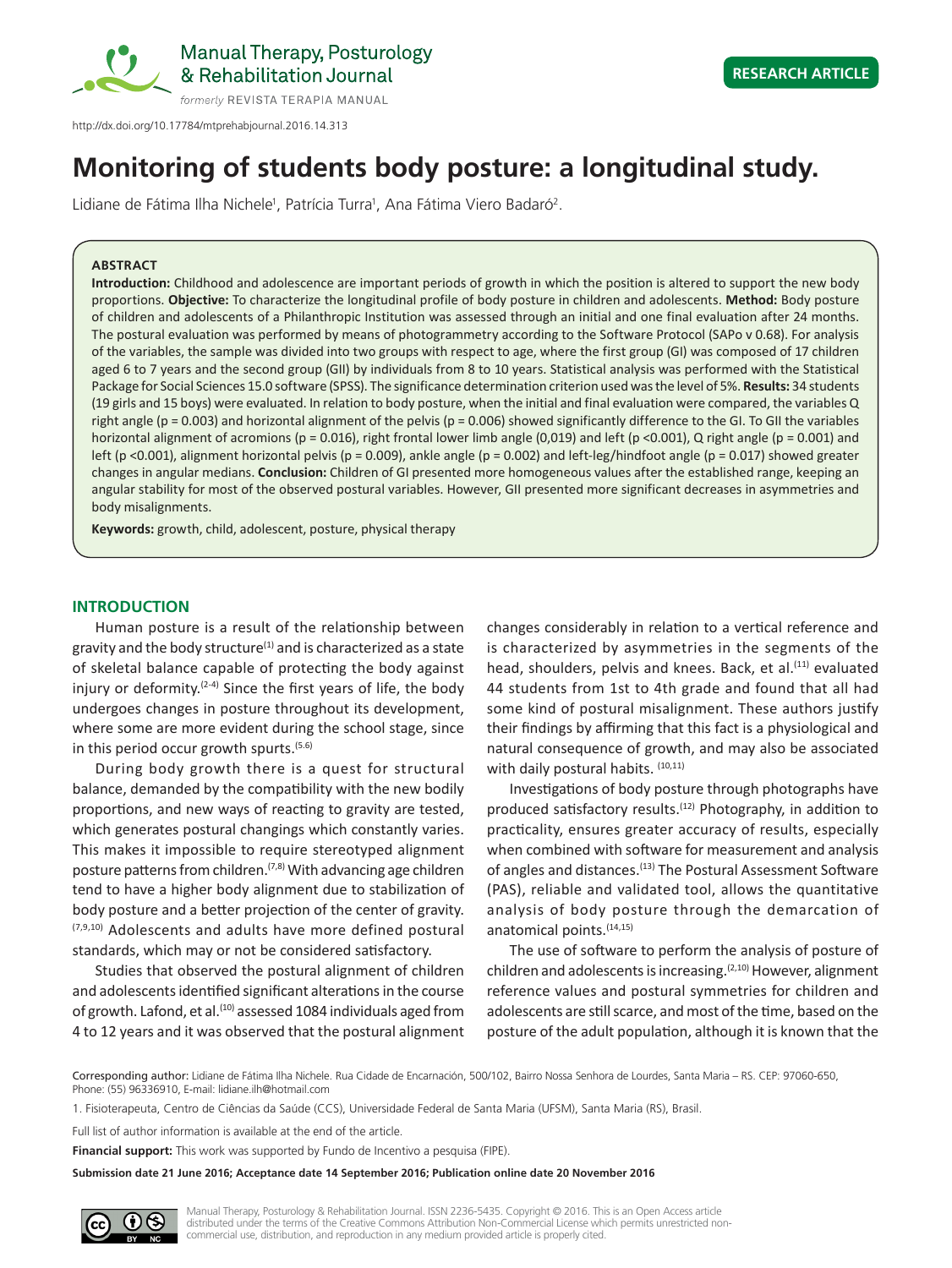

developing musculoskeletal system has its own characteristics and transitional postures.<sup>(9,10)</sup> Also, longitudinal follow up of the posture of this population are tight. Therefore, the objective of this study is to classify the body mass index (BMI) and characterize the evolution of the longitudinal profile of the body postural alignment of children and adolescents.

#### **METHOD**

This is a longitudinal, observational, quantitative and descriptive study. The follow-up of variations in the body posture of schoolchildren attending a Philanthropic Institution was carried out, through evaluations obtained in a 24 month interval. The participants' initial age ranged from 6 to 10 years.

The study included all schoolchildren who regularly attended the Institution and carried out the two evaluations in the expected interval, during the years of 2012 to 2015. The participant's responsibles signed the Free and Informed Consent Form and children with comprehension skills, signed the Term of Assent. Those who had any cognitive or musculoskeletal changes that limited the proposed investigation were excluded. This study was approved by the Ethics and Research Committee of the Federal University of Santa Maria (CAAE protocol nº 0369.0.243.000-11), in December 2001.

Growth was measured by verifying weight and height, with the participant standing and barefoot. An anthropometric balance of the Filizzolla brand was used with a stadiometer graduated in centimeters. From the BMI, age and sex, the BMI of low weight, eutrophic and overweight children (overweight or obese) was characterized according to the linear growth curves recommended by the World Health Organization.<sup>(16)</sup>

Postural evaluation was performed through photogrammetry by two trained evaluators. The data were processed by the Postural Assessment Software (PAS, v 0.68 SAPo®),<sup>(17)</sup> a tool used in many studies.<sup>(18-21)</sup> The pictures were taken with Sony digital camera, 14.1 megapixel resolution, positioned 1 meter parallel from the floor, on a tripod. The subject was placed three meters away from the camera, in the anterior, posterior and left views in bathing suits. To calibrate the photograph, a plumb line was fixed to the ceiling of the room with two points marked 100 cm apart. To ensure the same base of support in the photographs, a black rubber mat was used in which the contour of the feet was drawn with chalk. The anatomical references were manually palpated and demarcated with styrofoam balls, as recommended in the protocol.<sup>(17)</sup>

The variables of body posture were selected for the analysis, in the anterior, posterior and profile views, considered with levels of acceptable reliability, very good or excellent, according to Souza et al.  $(14)$  Thus, we evaluated the following: horizontal alignment of the head, acromions and anterior superior iliac spine (ASIS), the tuberosity of the tibia and pelvis; Vertical alignment of the acromial and vertical head of the body, angles between acromion and EIA, frontal of the lower limbs (LL), right and left Q, knee angle, ankle and right and left leg/hindfoot, difference in limb length and asymmetries in the frontal and sagittal planes.

For the analysis of the variables, the sample was divided into two groups, considering the age of the first evaluation, in which the first group, Group I (GI), was composed of 17 children aged 6 and 7 years and the second, Group II (GII), by individuals from 8 to 10 years. Statistical analysis was processed by Statistical Package for Social Science 15.0 (SPSS) software. For the detection of differences between two means, paired t test was used for the variables of normal distribution and the Wilcoxon for non-parametric test on those in which the normality hypothesis was rejected. Significance was considered in the case of p<0.05.

## **RESULTS**

Thirty-four schoolchildren, 19 girls and 15 boys participated in this longitudinal study. The mean age, weight, height and Body Mass Index (BMI) for the initial and final evaluations are presented in Table 1.

In the BMI classification, in the first evaluation, 23 (73.54%) schoolchildren were eutrophic, four (8.82%) were underweight and seven (17.64%) were overweight. In the second evaluation, 24 months later, 24 (70.58%) were eutrophic, one (2.95%) underweight and nine (26.47%) were overweight. When comparing the variations between the first and second evaluation, from the 23 eutrophic, two regressed to low weight, six evolved to overweight and the other 15 maintained eutrophy. Four schoolchildren in low weight were identified, in which three became eutrophic and only one passed to the classification overweight. Still, from the seven participants who were overweight in the first evaluation, six of them remained with this classification and the other one became eutrophic.

Table 2 presents the body posture variables for the GI, in which a significant difference was observed between the medians of the evaluations in the anterior view for the variable

**Table 1.** Schoolchildren profile in the first evaluation and after 24 months.

| <b>Variables</b>        | Evaluations (n=34)                 |                  |  |
|-------------------------|------------------------------------|------------------|--|
|                         | <b>EvI</b>                         | <b>EvF</b>       |  |
|                         | Mean $\pm$ SD                      | Mean $\pm$ SD    |  |
| Age (years)             | $7.73 \pm 1.50$                    | $9.73 \pm 1.50$  |  |
| Weight (Kg)             | $26.72 \pm 5.95$                   | $34.94 \pm 8.95$ |  |
| Height (m)              | $1.27 \pm 0.09$<br>$1.37 \pm 0.11$ |                  |  |
| BMI ( $\text{Kg/m}^2$ ) | $16.35 \pm 1.93$                   | $18.15 \pm 2.51$ |  |
| <b>BMI</b> rating       | %                                  |                  |  |
| Low weight              | 8.82                               | 2.94             |  |
| Eutrophic               | 73.52                              | 70.58            |  |
| Overweight              | 17.64                              | 26.47            |  |

EvI: Initial Evaluation; EvF: Final Evaluation; BMI: Body Mass Index; SD: Standard Deviation.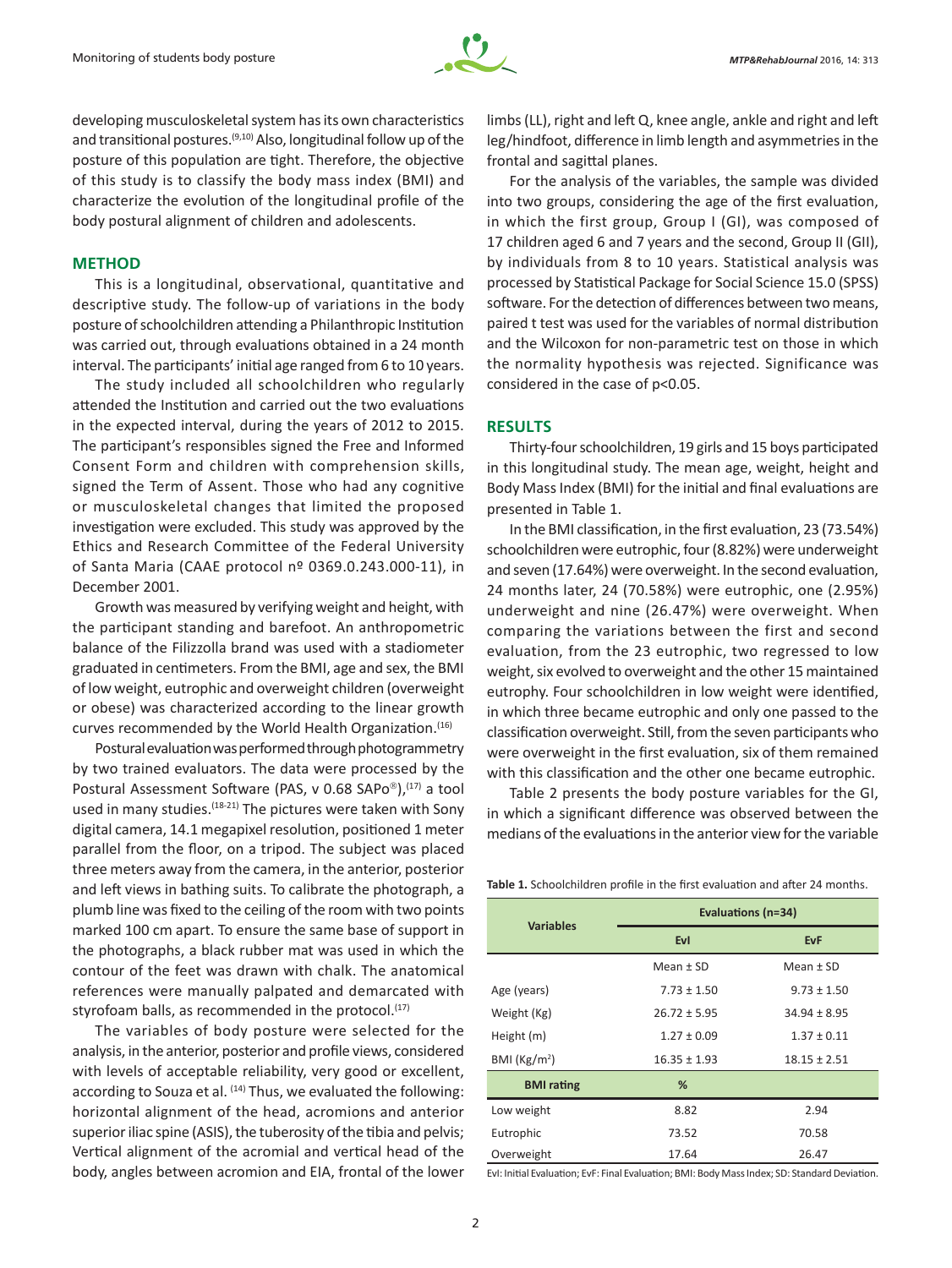

Table 2. Variations of body posture in the first evaluation and 24 months after, in the anterior view, left and posterior profile for the group of schoolchildren aged 6 and 7 years.

|                                           | GI ASSESSMENT (n=17)           |                                       |          |  |
|-------------------------------------------|--------------------------------|---------------------------------------|----------|--|
| <b>Variables</b>                          | Evl<br><b>Median (Min-Max)</b> | <b>EvF</b><br><b>Median (Min-Max)</b> | p        |  |
| <b>Previous View</b>                      |                                |                                       |          |  |
| Align horiz of head(°)                    | $1.60(0.7-4.7)$                | $1.6(0.3-3.1)$                        | 0.468    |  |
| Align horiz of acromions (°)              | $1(0.9-3.0)$                   | $0.9(0.3-3.1)$                        | 0.523    |  |
| Align horiz of ASIS(°)                    | $1.30(0.8-2.6)$                | $1.1(0.4-1.8)$                        | 0.266    |  |
| $\hat{A}$ acromions and ASIS( $\degree$ ) | $1.70(0.6-3.7)$                | $1.8(0.9-2.9)$                        | 0.642    |  |
| $\hat{A}$ front of RLL( $\circ$ )         | $2.2(1.4-3.3)$                 | $2.8(0.9-2.9)$                        | 0.343    |  |
| $\hat{A}$ front of LLL( $\circ$ )         | $3.1(1.1-7.5)$                 | $2.9(1.2-6.1)$                        | 0.981    |  |
| Diff. lenght MMII(°)                      | $0.7(0.1-1.4)$                 | $1.2(0.3-1.5)$                        | 0.887    |  |
| Horiz align tuber of tibias(°)            | $2.9(1.5-5.5)$                 | $2.3(0.0-4.7)$                        | 0.115    |  |
| $\hat{A} Q R$ <sup>o</sup> )              | 21.9 (12.1-32.4)               | $7.9(3.1-10.0)$                       | $0.003*$ |  |
| $\hat{A} Q L$ <sup>o</sup> )              | 15.6 (5.2-27.2)                | $6.1(3.7-13.2)$                       | 0.097    |  |
| Asymmetry in the frontal pl. (%)          | 17.5 (4.5-25.9)                | $4.0(1.3-12.2)$                       | 0.185    |  |
| <b>Left Side View</b>                     |                                |                                       |          |  |
| Vert align of acromions-head (°)          | $9.5(4.4-25.6)$                | 13.2 (4.7-20.6)                       | 0.339    |  |
| Vert align of the body(°)                 | $2.5(1.5-3.2)$                 | $2.1(0.6-2.4)$                        | 0.109    |  |
| Horiz align of the pelvis(°)              | 17.4 (15.8-27.4)               | 16.3 (9.6-18.5)                       | $0.006*$ |  |
| $\hat{A}$ do knee( $\degree$ )            | $4.8(3.3-7.7)$                 | $2.8(1.25-6.3)$                       | 0.177    |  |
| $\hat{A}$ of ankle( $\degree$ )           | 87.1 (83.4-88.4)               | 88.9 (84.8-90.0)                      | 0.068    |  |
| Sagital Asymmetry pl.(%)                  | 25.5 (17.1-34.8)               | 24.0 (20.1-37.5)                      | 0.060    |  |
| <b>Posterior view</b>                     |                                |                                       |          |  |
| $\hat{A}$ leg /hindfoot R( $\degree$ )    | 11.9 (8.6-20.2)                | 10.8 (4.6-17.5)                       | 0.570    |  |
| $\hat{A}$ leg /hindfoot L( $\degree$ )    | 16.4 (10.5-19.2)               | $7.3(1.7-15.8)$                       | 0.061    |  |

Min: Minimum; Max: Maximum; Â: Angle; Align: alignment; Horiz: horizontal; Vert: vertical; RLL: right lower limb; LLL: lower left limb; Dif: difference; Tuber: tuberosities; pl: plan; ASIS: anterior-superior iliac spines, C7: seventh cervical vertebra; R: right; L: left; SD: standard deviation. \* level of significance p<0.05.

Q right angle (p=0.003) and in the left lateral view for the horizontal alignment of the pelvis (p=0.006). In table 3, the same postural variables were presented for the GII, in which in the anterior view a significant difference was found for the horizontal alignment of the acromion (p=0.016), the frontal angle of the lower right limb (0.019) and left (p<0.001) and the Q right (p=0.001) and left angle (p<0.001). On the left side the horizontal pelvic alignment (p=0.009) and the ankle angle (p=0.002) had a significant difference. In the posterior view only the left leg and hindfoot angle had significance (p=0.017).

### **DISCUSSION**

Through the follow-up of children and adolescents attending the Philanthropic Institution, it was observed that most of them obtained a classification of BMI within normality during the evaluations. It should be noted that none of the participants classified as underweight in the first evaluation remained in the second in this classification and also that the

highest percentage of overweight individuals was found in the final evaluation.

The variables horizontal alignment of the pelvis and Q angle presented a decrease in the angular medians when compared to the initial and final evaluation for GI and GII. The horizontal alignment angle of the pelvis indicates anteversion or retroversion, if there is asymmetry. In this study, there was a decrease of the angular values for this variable in the GI and GII with the growth, indicating the search for a pelvic stabilization with the age advancing.

For some authors the anteversion/retroversion are physiological changes that occur in the period of growth. This is explained by weakness of the rectus abdominis and paravertebrae, since this muscle acts more effectively from 10 or 12 years of life. $(6.11)$ 

The Q angle, formed by a line between the anterior-superior iliac spine and the center of the patella, according to PAS protocol (17) indicates a patellar misalignment (patella lateralized or medialized). This misalignment can occur due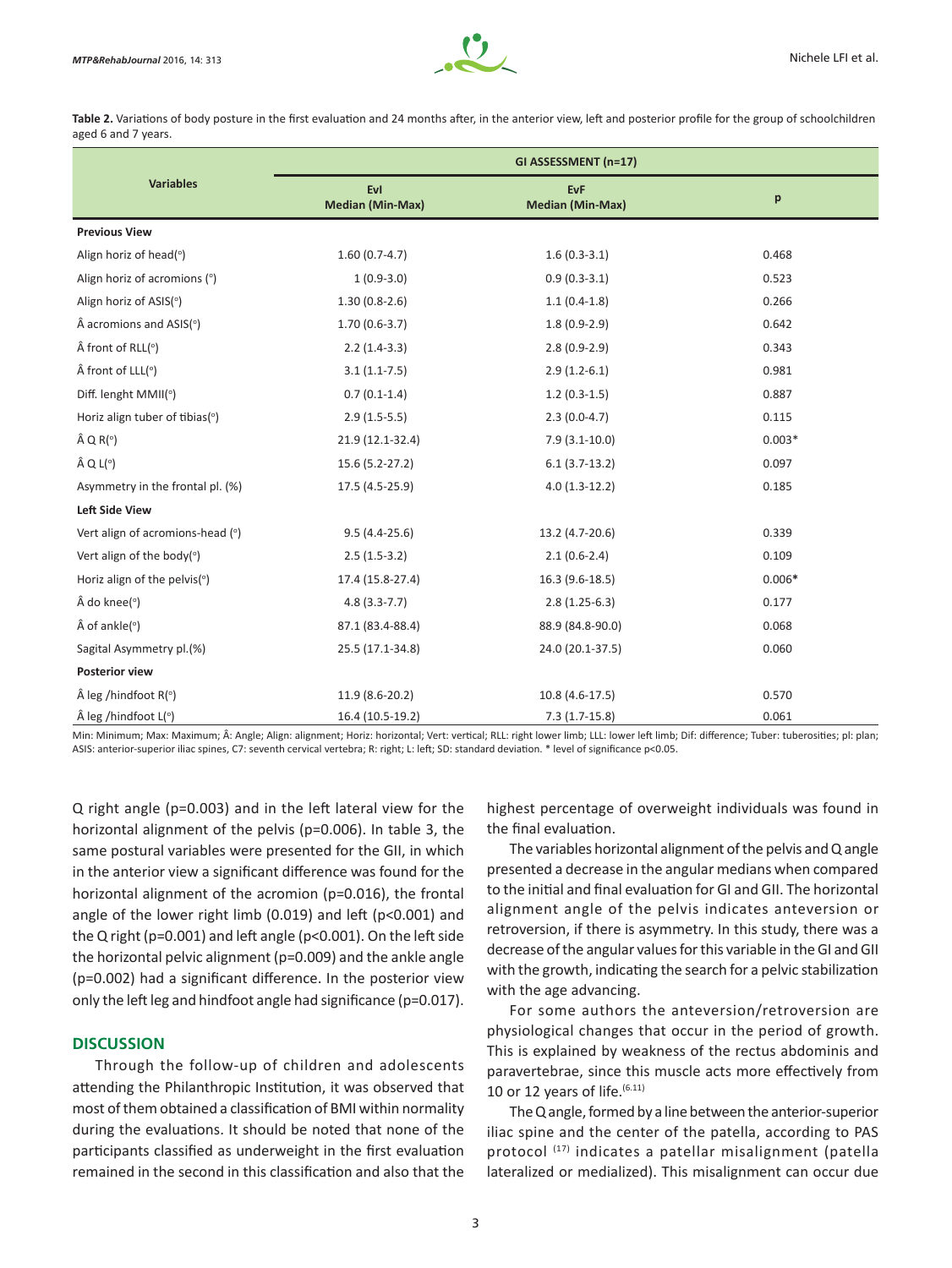

Table 3. Variations of body posture in the first evaluation and 24 months after, in the anterior view, left and posterior profile for the group of schoolchildren aged 8, 9 and 10 years.

|                                            | GII ASSESSMENT (n=17)          |                                       |            |
|--------------------------------------------|--------------------------------|---------------------------------------|------------|
| <b>Variables</b>                           | Evl<br><b>Median (Min-Max)</b> | <b>EvF</b><br><b>Median (Min-Max)</b> | p          |
| <b>Previous view</b>                       |                                |                                       |            |
| Align horiz of head-C7(°)                  | $1.5(1.3-4.4)$                 | $1.4(0.7-2.9)$                        | 0.205      |
| Align horiz of acromions (°)               | $1.9(1.2-2.9)$                 | $0.8(0.4-2.0)$                        | $0.016*$   |
| Align horiz of ASIS (°)                    | $2.1(1.0-3.0)$                 | $1.0(0.5-2.5)$                        | 0.344      |
| $\hat{A}$ acromions and ASIS ( $\degree$ ) | $2.4(0.9-4.2)$                 | $1.7(0.6-3.0)$                        | 0.093      |
| $\hat{A}$ front of RLL ( $\circ$ )         | $3.9(2.4-5.3)$                 | $2.2(1.3-2.6)$                        | $0.019*$   |
| $\hat{A}$ front of LLL $(°)$               | $4.7(3.7-6.8)$                 | $2.0(0.6-4.0)$                        | $< 0.001*$ |
| Diff. lenght MMII (°)                      | $0.5(0.3-1.2)$                 | $1.1(0.5-2.1)$                        | 0.332      |
| Horiz align tuber of tibias (°)            | $2.7(1.2-4.8)$                 | $2.3(1.2-4.0)$                        | 0.955      |
| $\hat{A}$ Q R( $^{\circ}$ )                | 23.4 (13.7-28.7)               | $4.7(2.0-11.0)$                       | $0.001*$   |
| $\hat{A} Q L$ <sup>o</sup>                 | 24.1 (17.8-32.7)               | $3.7(2.6-7.1)$                        | $< 0.001*$ |
| Asymmetry in the frontal pl.(%)            | $10.1(5.6-38.2)$               | $5.3(2.1-11.2)$                       | $0.050*$   |
| <b>Left Side View</b>                      |                                |                                       |            |
| Vert align of acromions-head (°)           | $12.5(8.1-16.1)$               | 17.5 (7.8-23.7)                       | 0.619      |
| Vert align of the body (°)                 | $1.5(0.9-2.6)$                 | $1.5(0.6-2.0)$                        | 0.393      |
| Horiz align of the pelvis (°)              | 17.8 (15.9-23.4)               | 14.2 (10.6-15.5)                      | $0.009*$   |
| $\hat{A}$ of knee( $\degree$ )             | $4.2(2.5-10.4)$                | $5.7(1.3-7.8)$                        | 0.394      |
| $\hat{A}$ of ankle( $\degree$ )            | 85.5 (83.1-86.9)               | 88.2 (87.1-91.1)                      | $0.002*$   |
| Sagital Asymmetry pl.(%)                   | 23.6 (20.6-31.3)               | 23.1 (8.6-25.6)                       | 0.076      |
| <b>Posterior view</b>                      |                                |                                       |            |
| $\hat{A}$ leg /hindfoot R (°)              | $12.7(7.4-16.0)$               | $10.0(3.4-15.6)$                      | 0.492      |
| leg /hindfoot L(°)                         | 13 (8.9-16.7)                  | $7.3(1.7-15.8)$                       | $0.017*$   |

Min: Minimum; Max: Maximum; Â: Angle; Align: alignment; Horiz: horizontal; Vert: vertical; RLL: right lower limb; LLL: lower left limb; Dif: difference; Tuber: tuberosities; pl: plan; ASIS: anterior-superior iliac spines, C7: seventh cervical vertebra; R: right; L: left; SD: standard deviation. \* level of significance p<0.05.

to muscle imbalances, ligament laxity and twisting of the tibia.<sup>(22)</sup> In 42 children aged 7 to 10 years found an average of  $10.8^{\circ}$  ± 3.78<sup>(23)</sup> This value is close to that found in this study.

As for the shoulder drop, we observed a reduction in the GII asymmetries when compared to the initial and final evaluations. The study Santos et al.<sup>(24)</sup> also identified this postural change to assess 247 children and adolescents in which 50.2% of subjects had sunken shoulders. This difference occurred predominantly in the age group of 7 and 8 years. Still Penha et al.<sup>(5)</sup> in assess children 7 to 10 years found that 65.1% of the sample at the age of 9 years showed asymmetry of shoulders in the frontal plane. This postural change may be associated with the transport overhead backpacks<sup>(24)</sup> and also be predictive for the development of scoliosis.(5)

The ankle angle is formed by the point of projection of the knee joint line, the lateral malleolus and a horizontal line, which form a right angle. A reference value of 90<sup>o</sup> is expected.<sup>(25)</sup> In GII values were found to tend to approach the angle expected in the final evaluation. This stabilization

may be associated with the reduction of the compensatory strategies of the child's body. In a study on the position of the lower limbs of 42 children aged 7 to 10 years the average for the ankle angle was  $83,94<sup>o(23)</sup>$  this finding is similar to those found in the GII initial assessment.

In the posterior view, the left leg/hindfoot angle presented significant difference with the growth, in which medians were obtained that decrease throughout the evaluations. It is known that the Leg/hindfoot angle greater than 10º characterizes as valgus calcaneus.<sup>(26,27)</sup> In the study of Marimoto, et al.<sup>(28)</sup> which evaluated the posture of children aged from 8 to 10 years old found in 94.4% of evaluated valgus calcaneal. Also, in the study by Penha, et al.<sup>(2)</sup> has established the presence of valgus calcaneal in 76.0% of children aged 8 years and 67.0% in the evaluated aged 9 to 10 years.

The valgus calcaneus is related to the increase of load on the medial aspect of the foot, which allows the occurrence of the flat foot. This is a mechanism that allows redistribution of the child's weight during changes in body proportions and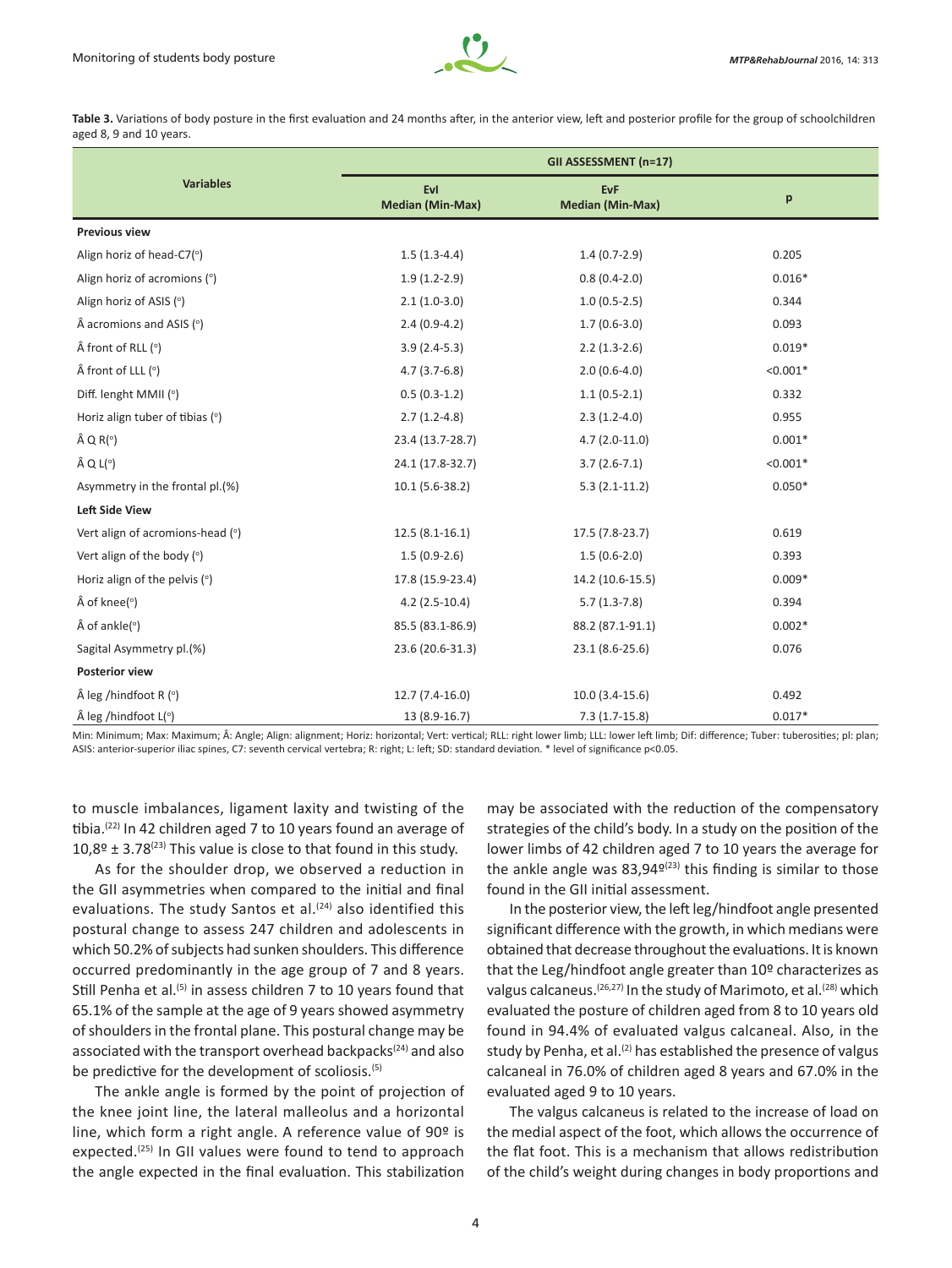

is a temporary condition that rarely persists until the end of adolescence, so it should not be considered as a change in posture unless it is very pronounced.<sup>(7)</sup>

Asymmetry in the frontal plane decreased significantly with growth in GII. It is suggested that this fact has been due to a better balance of plantar pressures of contact from a natural reorganization of the alignment and the tendency to adapt to the new acquired body proportions.<sup>(28)</sup>

The frontal angle of the lower limb is formed by the greater trochanter of the femur, lateral projection of the joint line of the knee and lateral malleolus.<sup>(17)</sup> In this study the mean values found are decreasing with increasing age, but in the searched literature it was not found studies that contradict or confirm these values in school.

The lack of studies that follow longitudinally the modifications of body posture in childhood and adolescence made it difficult to discuss the data, as well as the lack of reference values of some points analyzed by the PAS protocol, generating difficulty in interpretation. As limitations of this study we can cite the sample loss within the range established due to the transition of the selected sample.

#### **CONCLUSION**

Children who had their posture initially assessed at 6 and 7 years (GI) presented more homogeneous values after the established interval, showing a stabilization for most of the posture variables studied. The children who performed the first evaluation at 8, 9 and 10 years (GII) had decreases in asymmetries and body misalignments. It is suggested that this fact is linked to body realignment, which generates a new balance compatible with body proportions from growth.

#### **AUTHOR'S CONTRIBUTION**

Nichele, L. F. I.: project design, data collection, analysis of results and preparation of the article; Badaró, A. F. V.: project design, data collection, results analysis and article preparation; Turra, P.: project preparation, data collection, results analysis and article preparation.

#### **CONFLICTS OF INTEREST**

We declare there is no conflict of interest, potential or apparent, that may have affected the results of the work.

#### **AUTHOR DETAILS**

2. Doutora em Ciências da Saúde, Departamento de Fisioterapia e Reabilitação (CCS), Universidade Federal de Santa Maria (UFSM), Santa Maria (RS), Brasil.

## **REFERENCES**

- 1. Gangnet N, Pomero V, Dumas R, Skalli W, Vital JM. Variability of the spine and pelvis location with respect to the gravity line: a three-dimensional stereoradiographic study using a force platform. Surg Radiol Anat. 2003;25(5-6):424-33. http://dx.doi.org/10.1007/s00276-003-0154-6
- 2. Penha PJ, João SMA, Casarotto RA, Amino CJ, Penteado DC. Postural assessment of girls between 7 and 10 years of age. Clinics. 2005;60(1):9- 16. http://www.ncbi.nlm.nih.gov/pubmed/15838575
- 3. Kussuki MOM, João SMA, Cunha ACP. Caracterização postural da coluna de crianças obesas de 7 a 10 anos. Fisioter Mov. 2007;*20*(1):77-84. http:// www2.pucpr.br/reol/public/7/archive/0007-00001516-ARTIGO-09.PDF
- 4. Kendall FP. Músculos Provas e Funções. 5ª ed. São Paulo: Manole; 2007.
- 5. Penha PJ, João SMA. Muscle flexibility assessment among boys and girls aged 7 and 8 years old. Fisioter Pesqui. 2008;15(4):387-391. http://www. scielo.br/scielo.php?pid=S180929502008000400012&script=sci\_arttext
- 6. Santos MM, Silva MPC, Sanada LS, Alves CRJ. Análise Postural Fotogramétrica de Crianças Saudáveis de 7 a 10 Anos: Confiabilidade interexaminadores. Rev Bras Fisioter. 2009;1(4):305-5. http://www.scielo. br/pdf/rbfis/v13n4/aop045\_09.pdf
- 7. Asher C. Variações de postura na criança. São Paulo: Manole; 1976.
- 8. Detsch C, Candotti CT. A incidência de desvios posturais em meninas de 6 a 17 anos da cidade de Novo Hamburgo. Rev Movimento. 2001;7(15):43- 56. http://www.lume.ufrgs.br/handle/10183/19495
- 9. Iunes DH, Castro FA, Salgado HS, Moura IC, Oliveira AS, Bevilaqua-Grossi D. Confiabilidade intra e interexaminadores e repetibilidade da avaliação postural pela fotogrametria. Rev Bras Fisioter. 2005;9(3):327- 34. http://teste.luzimarteixeira.com.br/wp-content/uploads/2011/04/ confiabilidade-intra-e-interexaminadores-e-repetibilidade.pdf
- 10. Lafond D, Descarreaux M, Normand MC, Harrison D. Postural development in school children: a cross-sectional study. Chiropractic & Manual Therapies. 2007;15(1):1. http://www.biomedcentral.com/1746- 1340/15/1
- 11. Back CMZ, Lima IAX. Fisioterapia na escola: avaliação postural. Rev Bras Fisioter Bras. 2009;10(2):72-77.
- 12. Rosário JLP. Photographic analysis of human posture: a literature review. Journal of bodywork and movement therapies. 2014;18(1);56- 61. http://www.bodyworkmovementtherapies.com/article/ S13608592%2813%2900075-2/abstract
- 13. Iunes DH, Bevilaqua-grossi D, Oliveira AS, Castro FA, Salgado H. Comparative analysis between visual and computerized photogrammetry postural assessment. Brazilian Journal of Physical Therapy. 2009;13(4);308- 315.http://www.scielo.br/scielo.php?pid=S141335552009000400007&s cript=sci\_artext
- 14. Souza JÁ, Pasinato F, Basso BA, Corrêa ECR, Silva AMT. Biotogrametria confiabilidade das medidas do protocolo do software para avaliação postura (SAPo). Rev Bras de Cineantropom Desempenho Hum. 2011;13(4):299-305. http://www.scielo.br/pdf/rbcdh/v13n4/09.pdf
- 15. Ferreira EAG, Duarte M, Maldonado EP, Burke TN, Marques AP. Postural assessment software (PAS/SAPO): Validation and reliabiliy. Clinics (Sao Paulo). 2010;65(7):675-81. http://dx.doi.org/10.1590/S1807- 59322010000700005
- 16. World health organization WHO. Child growth standards: length/heightfor-age, weightfor-age, weight-for-length, weight-for-height and body mass index-for-age: methods and development. Geneva: WHO; 2006.
- 17. Portal do projeto software para avaliação postural [internet]. São Paulo: Incubadora Virtual Fapesp; 2004 [acesso 4 set 2011]. http:// medidaseavaliacaopostural.blogspot.com.br/2009/11/sapo-softwarede-avaliacao-postural.html
- 18. Ferreira EAG, Duarte M, Maldonado E, Bersanetti A, Marques A. Quantitative assessment of postural alignment in young adults based on photographs of anterior, posterior, and lateral views. Journal of manipulative and physiological therapeutics. 2011;34(6);371-380. http:// www.sciencedirect.com/science/article/pii/S0161475411001266
- 19. Pezzan P, João S, Ribeiro A, Manfio E. Postural assessment of lumbar lordosis and pelvic alignment angles in adolescent users and nonusers of high-heeled shoes. Journal of manipulative and physiological therapeutics. 2011;34(9):614-621. http://www.sciencedirect.com/science/article/pii/ S0161475411002247